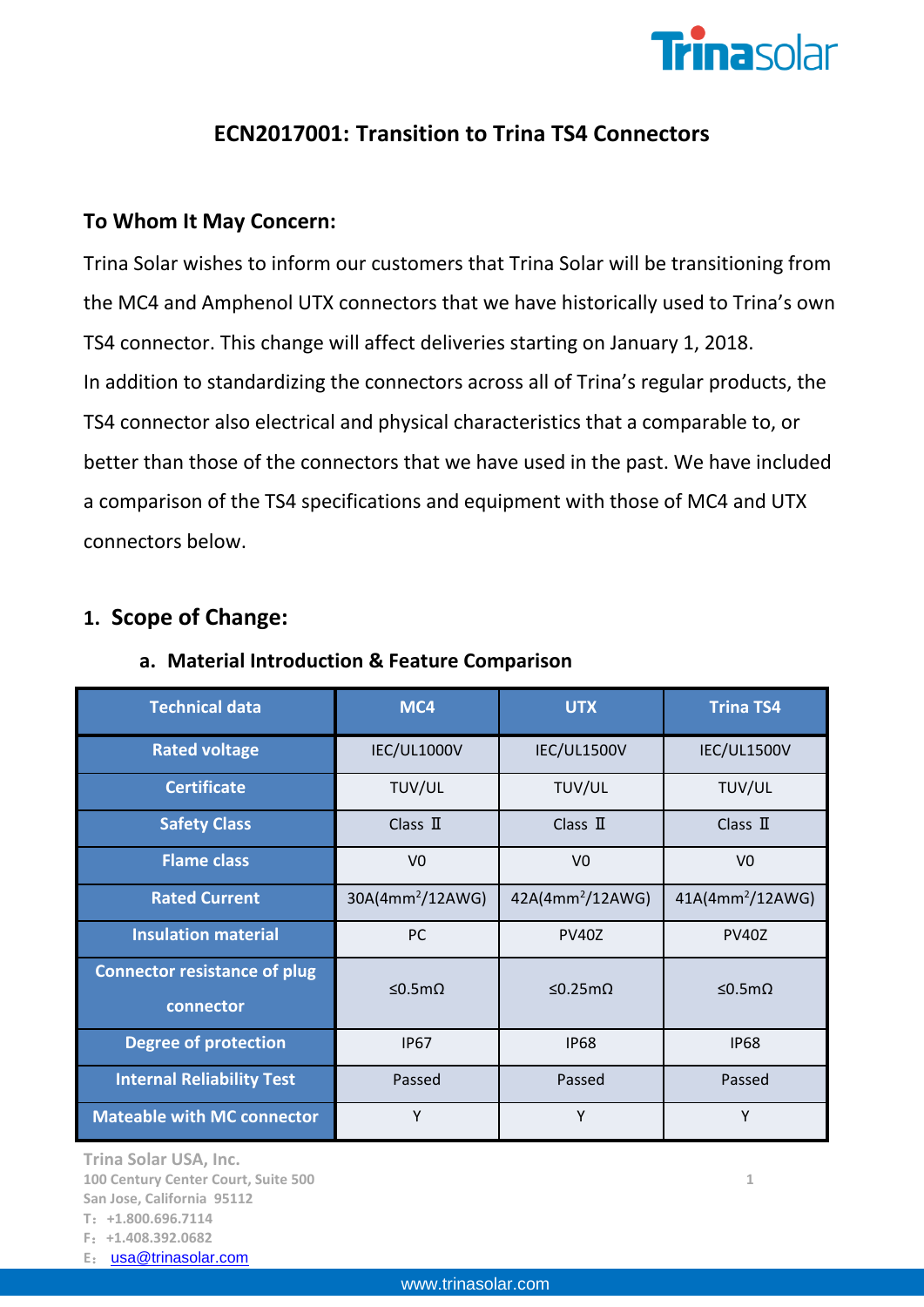

## **2) Usage Plan and Notifications:**

### **a. Connector Usage Status and Cut-In Plan:**

| <b>System Voltage</b> | <b>Current Connector</b> | <b>Transition Connector</b><br>(through the end of<br>2017) | 2018 and later |
|-----------------------|--------------------------|-------------------------------------------------------------|----------------|
| <b>1000V</b>          | MC4/UTX                  | MC4                                                         | TS4            |
| <b>1500V</b>          | <b>UTX</b>               | <b>UTX</b>                                                  | TS4            |

The TS4 connector will be used by default for all Trina module deliveries beginning in Jan 2018, with the following exceptions:

- Trina's smart modules will not transition to TS4
- Long term orders that started production before Jan2018 and require continued production of the same product specifications
- Orders that need to be fulfilled with existing inventory
- For specific order information and related collateral, please contact your Trina Solar sales representative

#### **b. Other notes:**

I. String Connector Arrangement: To meet the code requirements regarding mating of connectors from different manufacturers, Trina Solar plans on providing 2 pairs of extra TS4 connectors and one spanner per pallet. This will allow customers to make jumper cables to connect a string of modules with other system components, including string cables and combiner boxes. Trina will also make additional connectors available for purchase.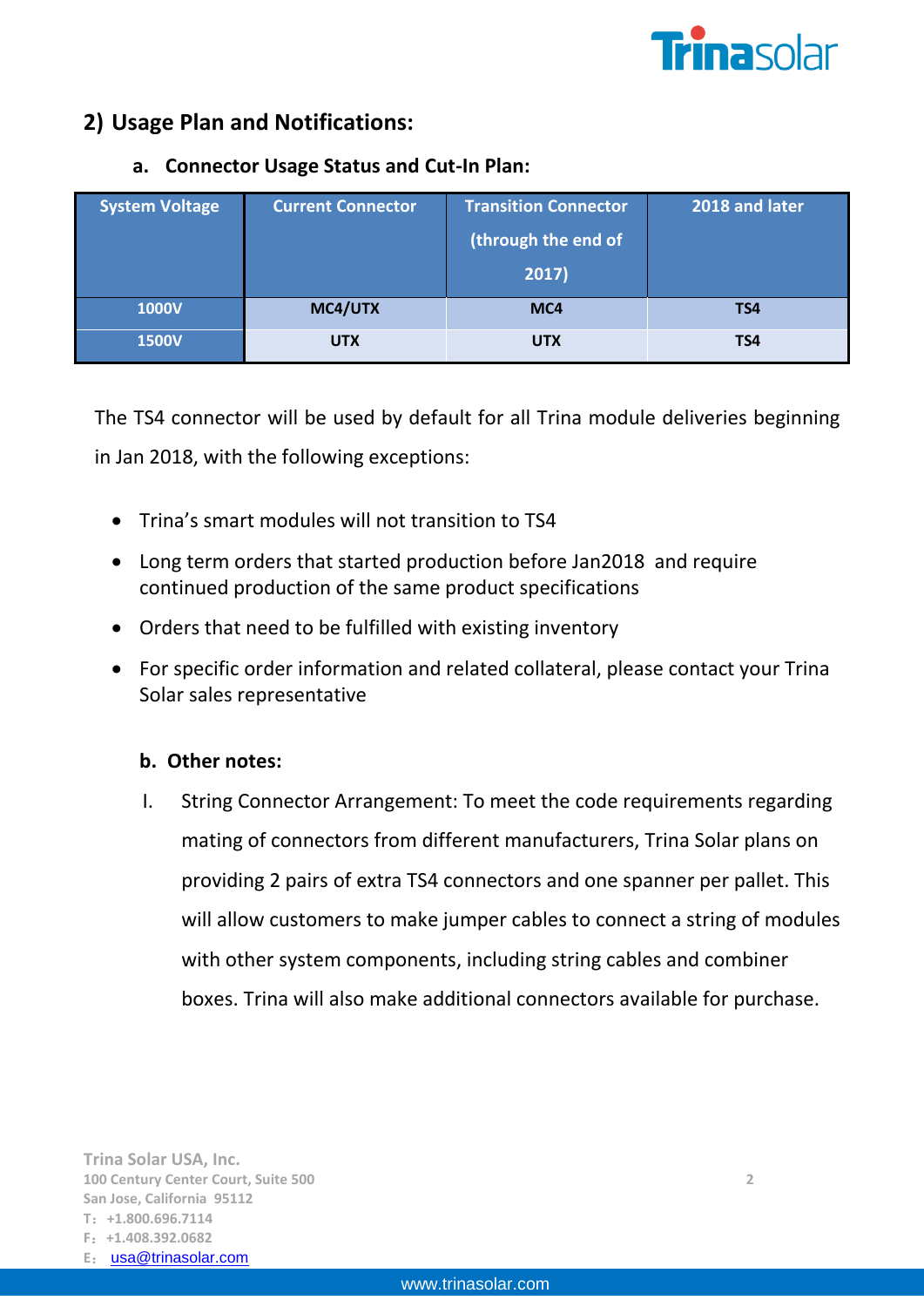

II. Tools Arrangement: A standard Strip Clamp and Rivet Clamp which can be used with MC4 or UTX connectors, can also be used with the Trina TS4 connector. A Trina specific spanner is required, and one will be provided with each pallet.

#### III. **TS4 Connector Accessories:**

|                    | <b>Standard For</b><br>MC4 | <b>Standard For</b><br><b>UTX</b> | <b>Standard For</b><br>TS4 | Purpose                                   | Compatible<br>across<br>connectors? |
|--------------------|----------------------------|-----------------------------------|----------------------------|-------------------------------------------|-------------------------------------|
| <b>Strip Clamp</b> |                            |                                   |                            | Strip the<br>insulating<br>layer of cable | Yes                                 |
| Rivet Clamp        |                            |                                   | Θ                          | Rivet<br>terminal                         | Yes                                 |
| Spanner            |                            |                                   |                            | Install or<br>open actual<br>connector    | <b>No</b>                           |

# **3) Product Collateral**

The following product collateral is available. Please contact your Trina sales representative to request any of these documents

|                | <b>Document</b>              | <b>Available Now?</b> | <b>Final Version</b>           |
|----------------|------------------------------|-----------------------|--------------------------------|
|                | <b>Datasheets</b>            | Draft available       | Oct 2017                       |
| $\overline{2}$ | <b>IEC/UL Certifications</b> | Available             | N/A                            |
| 3              | <b>Change Notice</b>         | Available             | N/A                            |
| 4              | <b>Installation Manual</b>   | Available             | N/A                            |
| 5              | <b>PAN Files</b>             | No Changes            | N/A                            |
| 6              | <b>Internal Test Reports</b> | Available             | Available Upon Request         |
|                | <b>Third Party Testing</b>   | Initiated             | <b>Report Availability TBD</b> |

**Trina Solar USA, Inc. 100 Century Center Court, Suite 500 3 San Jose, California 95112 T**:**+1.800.696.7114 F**:**+1.408.392.0682**

**E**: [usa@trinasolar.com](mailto:usa@trinasolar.com)